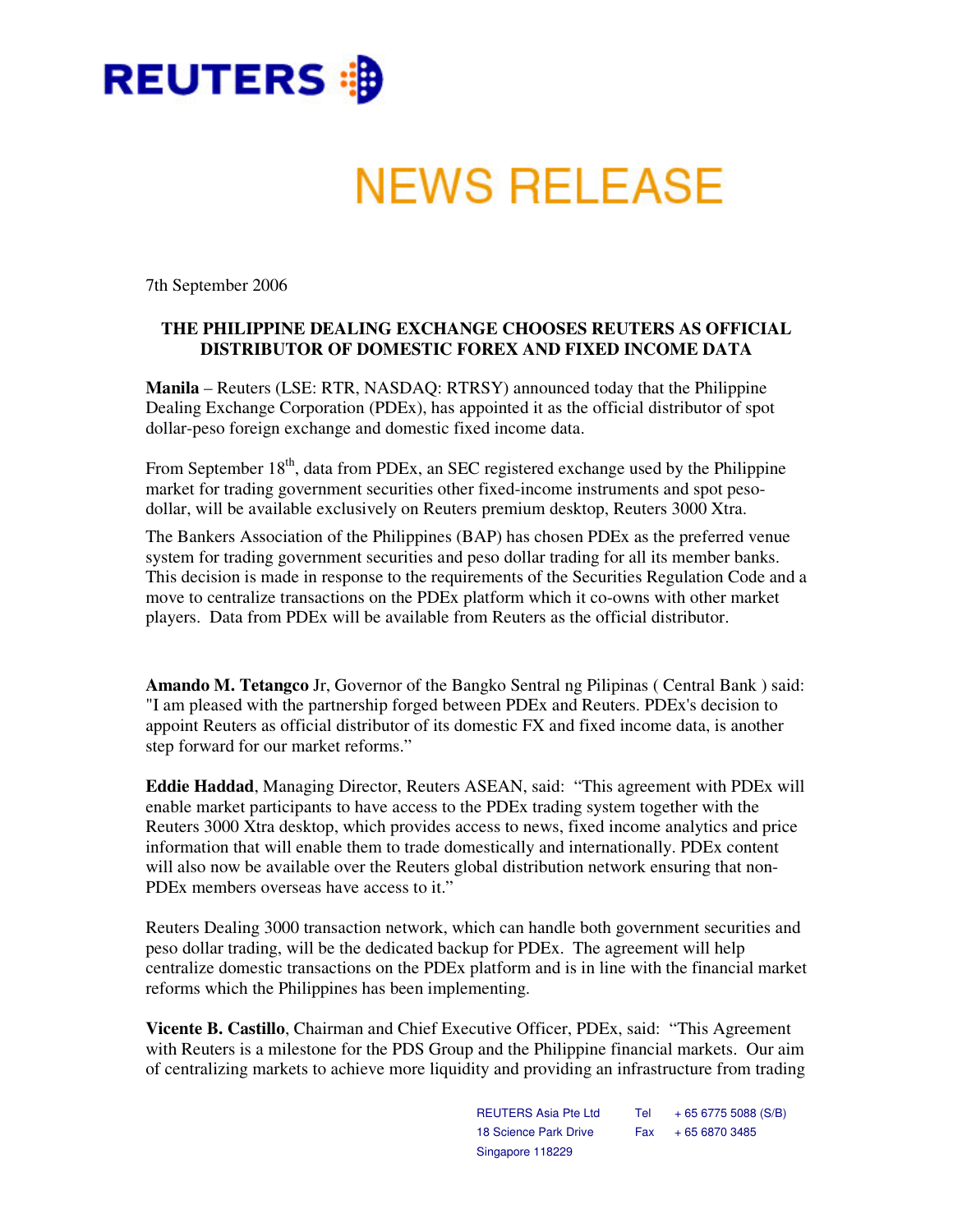to settlement is further enhanced with our global arrangement with Reuters. This is a first of a series of agreements we are exploring with the Reuters group."

Mr. Castillo added that: "PDEx is inviting Reuters to sit as part of the Policy Research Committee that will be set-up to allow some form of technology or knowledge transfer as we recognize the depth, in terms of financial markets experience, that Reuters could share with us locally. We are looking forward to see the fruition of this collaboration."

**Leonilo G. Coronel,** Executive Director of the Bankers Association of the Philippines (BAP), said, in a memo sent to all members: "The BAP welcomes the agreement between PDEx and Reuters. This is certainly consistent with BAP's vision of providing financial information both in the domestic and international markets. The BAP believes that this affiliation with Reuters will enhance the reform programs that the BAP has initiated and has continuously supported, most especially the thrust of developing more informed investors through access to market data."

End

**Contacts** Reuters Media Relations Mobile: +44 7990 56 6865 Email: steve.clarke@reuters.com

Tel: +44 207 542 6865

Liam Hwee Tay Tel +65 68703028 Head of Corporate Communications, Reuters Asia Mobile +65 98193895 Email: liam.tay@reuters.com

## **About Reuters**

Reuters is the world's largest international news and financial information source, reaching over 1 billion people a day. Known for its speed, accuracy and independence, Reuters content powers newsrooms and financial markets around the world. Reuters distributes its text, data, pictures and video to professionals and direct to consumers via online and digital services. Founded in 1851, Reuters Group has 15,300 employees in 89 countries and had annual revenues of £2.4 billion/\$4.4 billion in 2005. For more information and the latest news, visit www.reuters.com.

## **About The Philippine Dealing & Exchange Corp. (PDEx)**

The Philippine Dealing Systems Holding Corp. (PDS Group) was originally set up by the Bankers Association of the Philippines (BAP) to implement a series of financial market reforms undertaken by the BAP for the development of the Philippine capital markets. These reforms are supported by the Securities and Exchange Commission (SEC) and the Bangko Sentral ng Pilipinas (BSP). The PDS Group delivers a complete infrastructure solution for the Philippine financial markets, from trading all the way to settlement. It is composed of the Philippine Dealing  $&$  Exchange Corp. (PDEx) – a fixed income exchange licensed by the